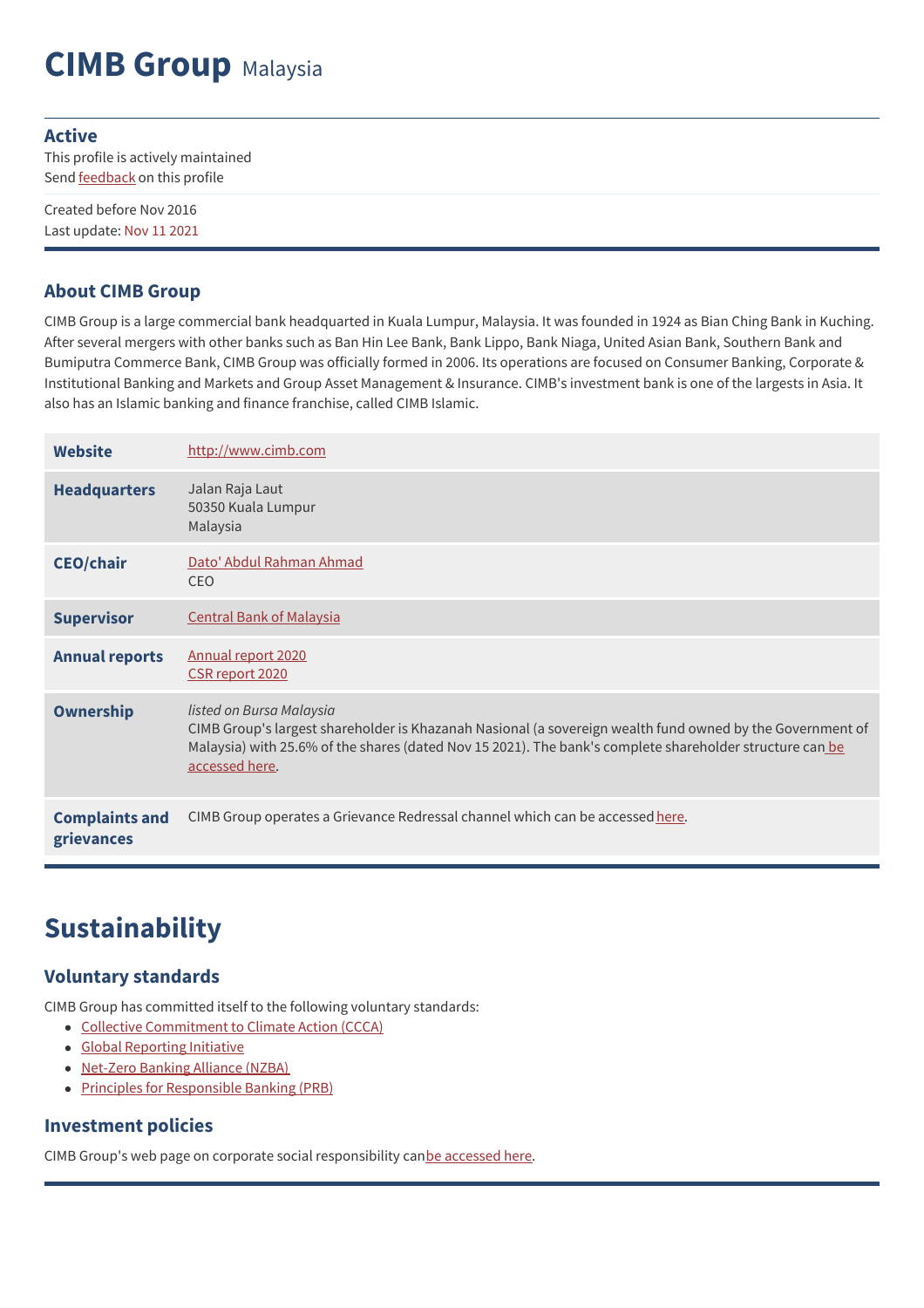# **Related Dodgy Deals**

CIMB Group has been linked to the following "Dodgy Deals", e.g. as a current or past financier or through an expression of interest. Find out more about dodgy deals [here](https://www.banktrack.org/show/page/what_are_dodgy_deals). See the project or company profile for more details on the nature of the bank's link to the Dodgy Deal.

### **Companies**

| Asia Pulp and Paper (APP) Indonesia<br>Pulp, Paper and Paperboard Mills                   | target    |
|-------------------------------------------------------------------------------------------|-----------|
| <b>Wilmar International Singapore</b><br>Agriculture for Palm Oil                         | on record |
| <b>IOI Corporation Malaysia</b><br>Agriculture for Palm Oil                               | on record |
| <b>Sime Darby Malaysia</b><br>Agriculture for Palm Oil                                    | on record |
| <b>Adaro Energy Indonesia</b><br>Coal Electric Power Generation   Coal Mining             | on record |
| <b>Sinar Mas</b> Indonesia<br>Agriculture for Palm Oil   Pulp, Paper and Paperboard Mills | on record |

### **Policy Assessments**

The tables below show how BankTrack has assessed the quality of selected financing policies of this bank. The assessment method may vary per policy section, please click on 'details' and 'explanation' for further information.

Our policy assessments are always a work in progress. We very much welcome any feedback, especially from banks included in the assessments. Please get in touch at [contact@banktrack.org](mailto:climate@banktrack.org).

## **Banks and Climate**

| <b>Bank net zero commitments</b>                         |             |                           |  |
|----------------------------------------------------------|-------------|---------------------------|--|
|                                                          | <b>Bank</b> |                           |  |
| <b>CIMB</b>                                              |             |                           |  |
| <b>Explanation</b>                                       |             | <b>Last update: Nov 4</b> |  |
| CIMB joined the NZBA in September 2021                   |             |                           |  |
| <b>References</b>                                        |             |                           |  |
| <b>Net Zero Banking Alliance</b><br>Oct 4 2021   UNEP FI |             |                           |  |
| For more details see this page.                          | $\epsilon$  |                           |  |

## **Banks and Human Rights**